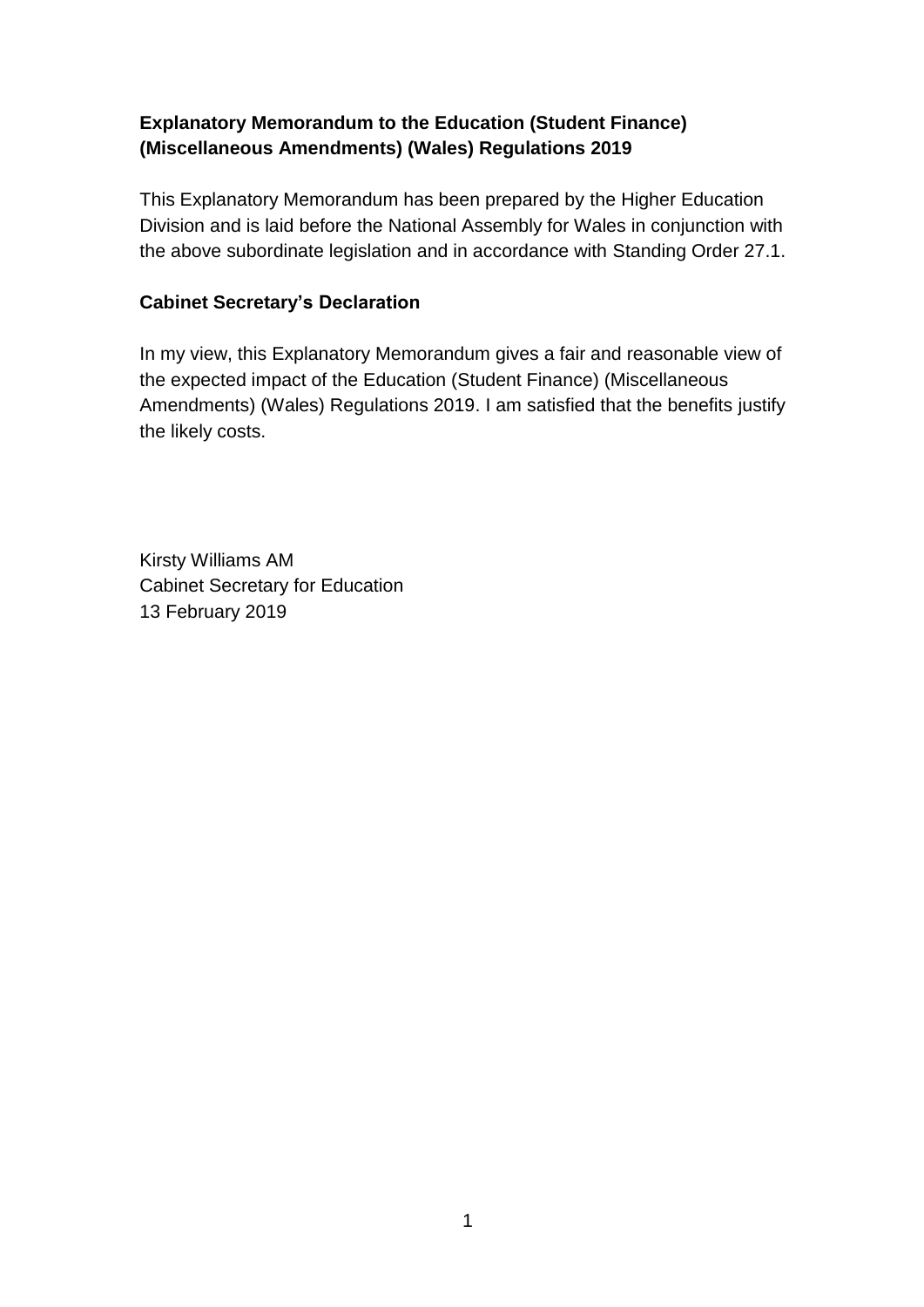# **1. Description**

The Education (Student Finance) (Miscellaneous Amendments) (Wales) Regulations 2019 ('the Regulations') amend:

- a) the Education (Fees and Awards) (Wales) Regulations 2007; ("2007 Regulations");
- b) the Education (European University Institute) (Wales) Regulations 2014 ("2014 Regulations");
- c) the Higher Education (Qualifying Courses, Qualifying Persons and Supplementary Provisions) (Wales) Regulations 2015 ("2015 Regulations");
- d) the Education (Student Support) (Wales) Regulations 2017 ("2017 Regulations";
- e) the Education (Student Support) (Wales) Regulations 2018 ("2018 Regulations"); and
- f) the Education (Postgraduate Doctoral Degree Loans) (Wales) Regulations ("Doctoral Regulations").

# **2. Matters of special interest to the Constitutional and Legislative Affairs Committee**

None.

# **3. Legislative background**

The Regulations are made under sections 1 and 2 of the Education (Fees and Awards) Act 1983 (in relation to the amendments made to the 2007 Regulations); Section 5(5)(b) of the Higher Education (Wales) Act 2015 (in relation to the amendments made to the 2015 Regulations) and sections 22 and 42(6) of the Teaching and Higher Education Act 1998 (in relation to the amendments to the 2014 Regulations, the 2017 Regulations, the 2018 Regulations and the Doctoral Regulations).

Sections 1 and 2 of the 1983 Act provide the Welsh Ministers with powers to make regulations requiring or authorising the charging of higher fees to certain students and to prescribe the persons who may be eligible for certain awards in connection with education, training or research. Section 22 of the 1998 Act provides the Welsh Ministers with the power to make regulations authorising or requiring the payment of financial support to students studying courses of higher or further education designated by or under those regulations. In particular, this power enables the Welsh Ministers to prescribe the amount of financial support (grant or loan) and who is eligible to receive such support.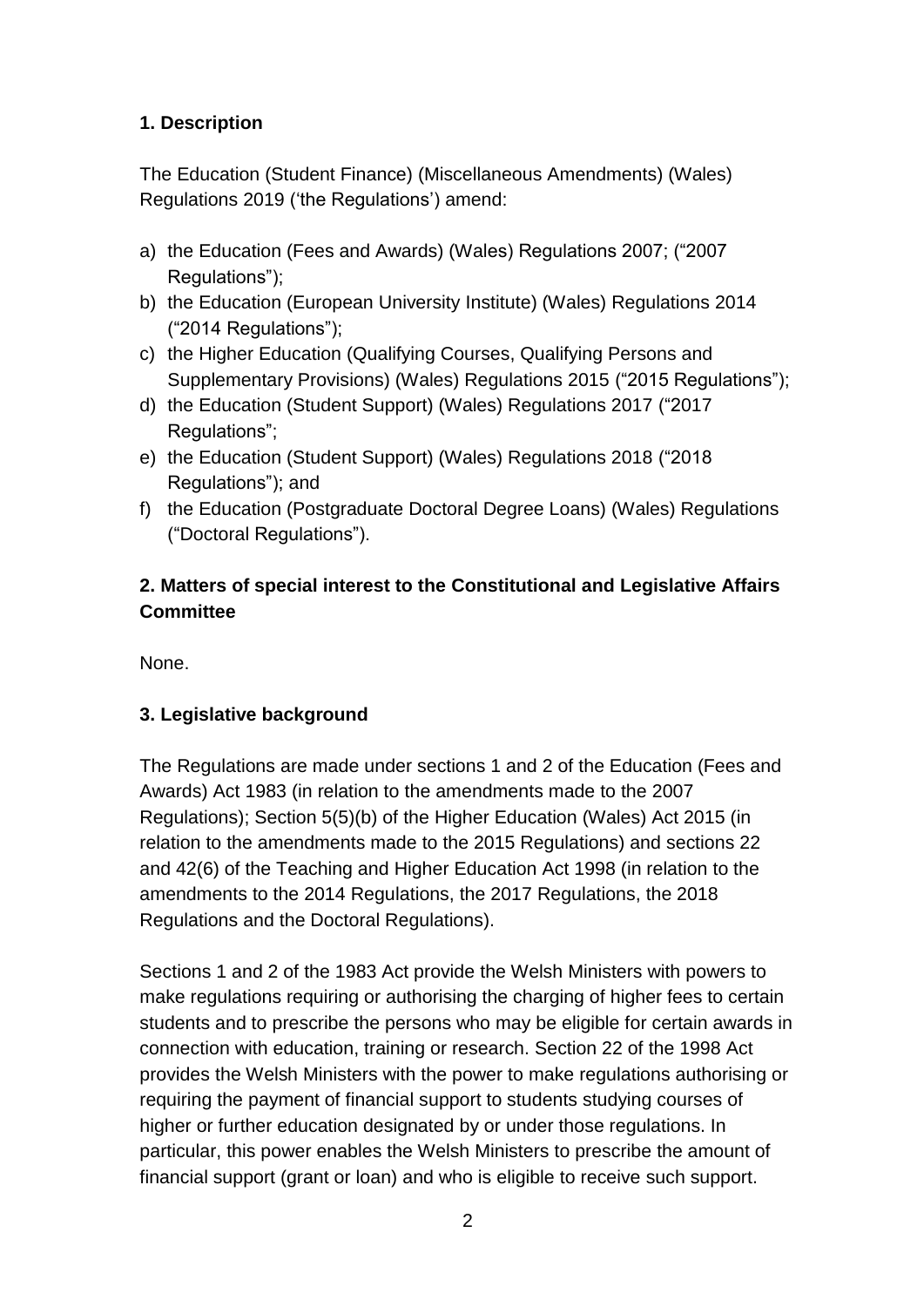Section 5 of the 2015 Act allows the Welsh Ministers to make regulations prescribing the qualifying courses and qualifying persons that will benefit from the fee limits set out in an institution's fee and access plan. This applies to certain higher education providers in Wales regulated by HEFCW under the 2015 Act.

Section 44 of the Higher Education Act 2004 ('the 2004 Act') provided for the transfer to the National Assembly for Wales of the functions of the Secretary of State under section 22 of the 1998 Act (except insofar as they relate to the making of any provision authorised by subsections (2)(j), (3)(e) or (f) or (5) of section 22). Section 44 of the 2004 Act also provided for the functions of the Secretary of State in section 22(2)(a), (c) and (k) of the 1998 Act to be exercisable concurrently with the National Assembly for Wales.

The functions of the Secretary of State under section 2 of the 1983 Act and section 42(6) of the 1998 Act were transferred, so far as exercisable in relation to Wales, to the National Assembly for Wales by the National Assembly for Wales (Transfer of Functions) Order 1999 (S.I. 1999/672).

The functions of the Secretary of State under section 1 of the 1983 Act were transferred to the National Assembly for Wales by the National Assembly for Wales (Transfer of Functions) Order 2006 (S.I. 2006/1458).

The functions of the National Assembly for Wales were transferred to the Welsh Ministers by virtue of section 162 of, and paragraph 30 of Schedule 11 to, the Government of Wales Act 2006 (c.32).

Each year, a number of functions of the Welsh Ministers in regulations made under section 22 of the 1998 Act are delegated to the Student Loans Company under section 23 of the 1998 Act.

This instrument will follow the Negative Resolution procedure.

#### **4. Purpose and intended effect of the legislation**

The Welsh Ministers make regulations to provide the basis for the system of financial support for students taking designated courses of higher education who are eligible students undertaking designated courses. The Regulations apply to academic years beginning on or after 1 September 2019 and introduce a number of changes to student support and related matters, as set out below.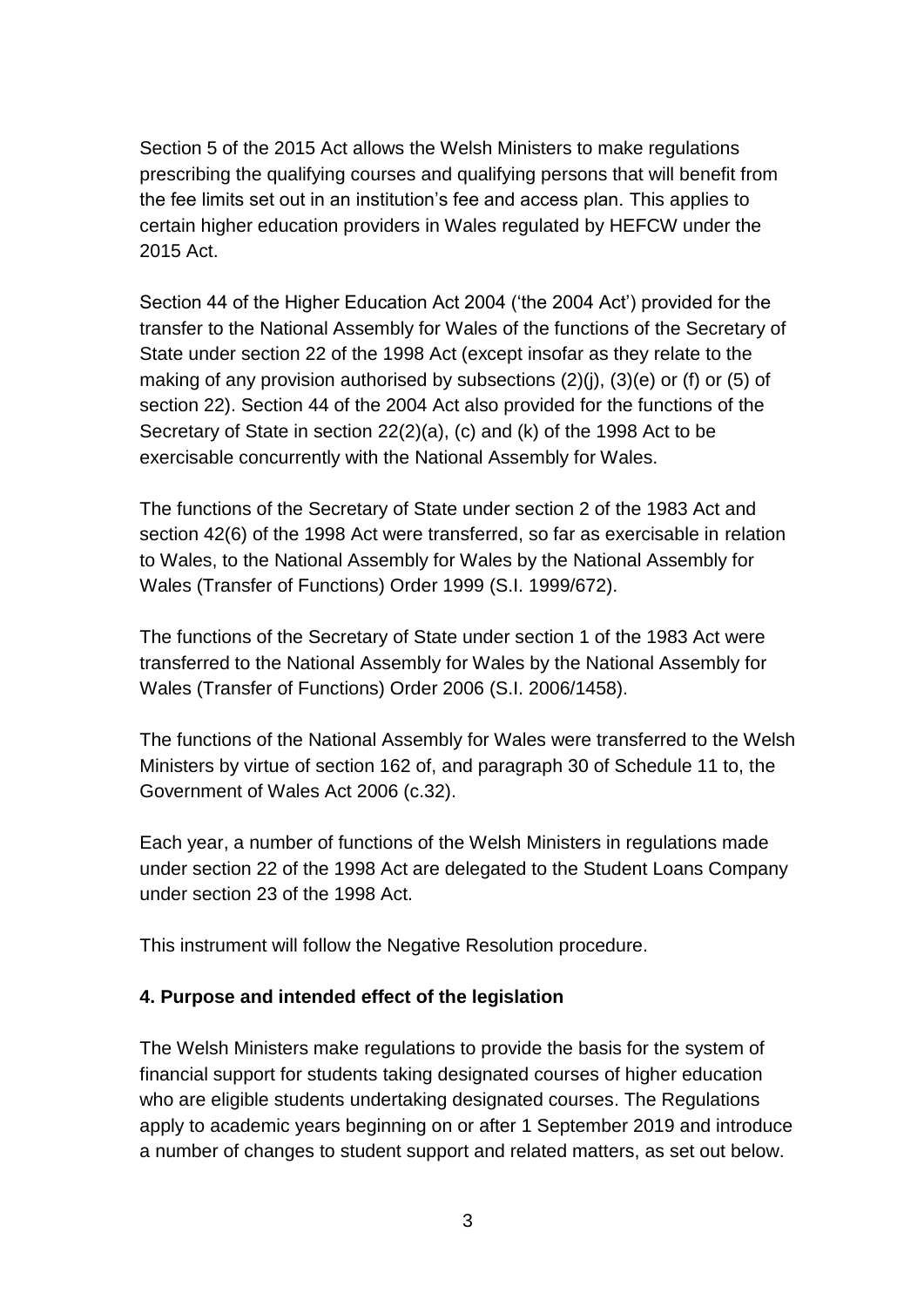The 2017 Regulations and 2018 Regulations provide for financial support for students taking designated higher education courses which begin on or after 1 September 2017 and on or after 1 August 2018 respectively. The 2018 Regulations also provide support for courses which begin before 1 August 2018 and are subsequently converted from full-time to part-time or part-time to fulltime on or after 1 August 2018.

#### Increase the amount of Disabled Student's Grant

The amount of Disabled Student's Grant available to eligible students under the 2017 Regulations and the 2018 Regulations will increase by 6.1 per cent. Table 1 below sets out the existing and increased amounts of support. The increased amounts will apply to both new and continuing students (i.e. all cohorts) in 2019/20.

The maximum amounts of support available to eligible disabled students has not changed since 2012. The maximum amounts available to students ordinarily resident in England were increased by the UK Government in 2018/19, including a rise to £20,000 in the amount of the Disabled Student's Grant available to postgraduate students. The increase provided for by the Regulations will ensure that eligible students receive increased support and are not disadvantaged when compared to their English counterparts.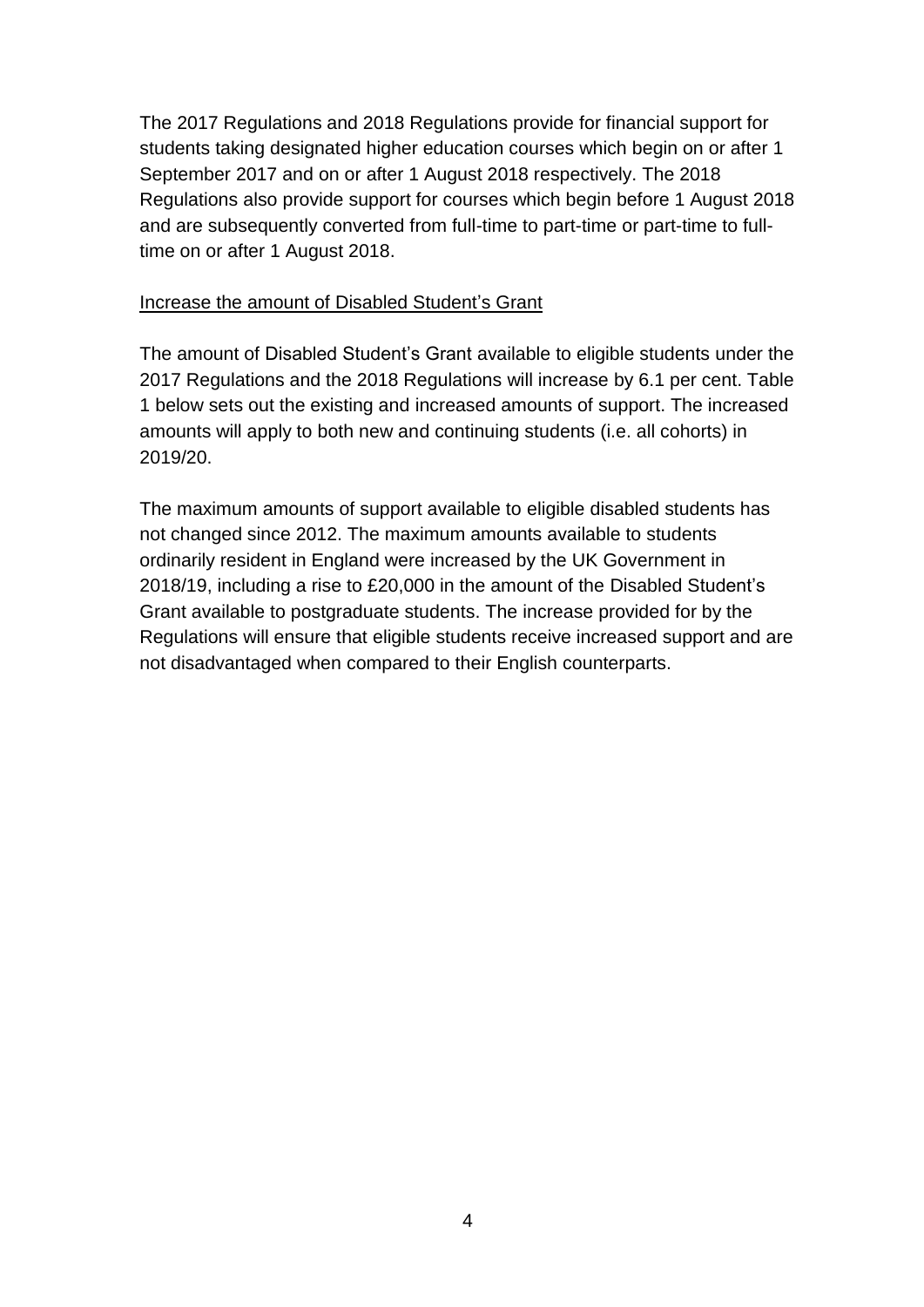## **Table 1**

| Case                                                              | <b>Current amount in</b><br>2018/19        | Increased amount in<br>2019/20             |
|-------------------------------------------------------------------|--------------------------------------------|--------------------------------------------|
| Expenditure required on a<br>non-medical personal<br>helper       | £21,181 (full-time)<br>£15,885 (part-time) | £22,472 (full-time)<br>£16,853 (part-time) |
| Expenditure required on<br>major items of specialist<br>equipment | £5,332                                     | £5,657                                     |
| Other expenditure                                                 | £1,785 (full-time)                         | £1,894 (full-time)                         |
|                                                                   | £1,338 (part-time)                         | £1,420 (part-time)                         |
| Amount of postgraduate<br>Disabled Student's Grant                | £10,590                                    | £20,000                                    |

#### Increase the amount of maintenance support available to 2018 cohort students

The amount of maintenance loan available under the 2018 Regulations to those eligible students who began their courses on or after 1 August 2018 will be increased. The Diamond Review of Higher Education and Student Finance in Wales ('the Diamond Review') introduced the principle that maintenance support should be based upon the National Living Wage and the increase reflects the National Living Wage projection for 2019. The amount of base grant and maintenance grant and the associated income thresholds for meanstesting are unchanged. Increasing loan rather than grant ensures continued affordability.

Table 2 below sets out the existing rates and the increased amounts.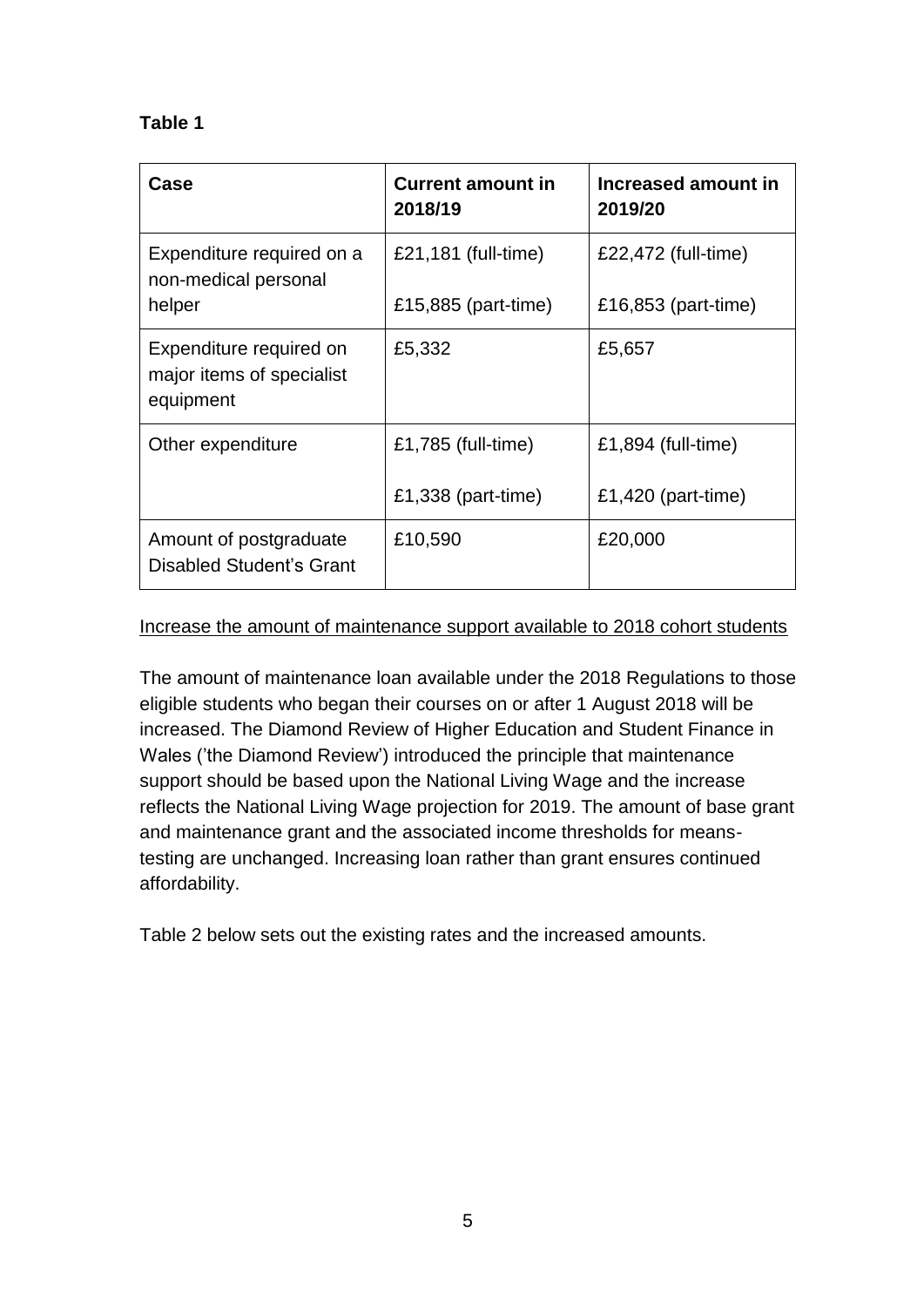## **Table 2**

| Table reference in 2018             | Loan amount in | Loan amount in |
|-------------------------------------|----------------|----------------|
| <b>Regulations</b>                  | 2018/19        | 2019/20        |
| Table 7, Category 1, Living at home | £6,650         | £6,840         |
| Table 7, Category 1, London rate    | £10,250        | £10,530        |
| Table 7, Category 1, Elsewhere rate | £8,000         | £8,225         |
| Table 7, Category 2, Elsewhere rate | £3,325         | £3,420         |
| Table 7, Category 3, London rate    | £5,125         | £5,265         |
| Table 7, Category 3, London rate    | £4,000         | £4,110         |
|                                     |                |                |
| Table 8, Living at home             | £7,650         | £7,840         |
| Table 8, London rate                | £11,250        | £11,530        |
| Table 8, Elsewhere rate             | £9,000         | £9,225         |
|                                     |                |                |
| Table 8A, Living at home            | £3,325         | £3,420         |
| Table 8A, London rate               | £5,125         | £5,265         |
| Table 8A, Elsewhere rate            | £4,000         | £4,110         |
|                                     |                |                |
| Table 9, Living at home             | £80            | £84            |
| Table 9, London rate                | £153           | £162           |
| Table 9, Elsewhere rate             | £120           | £127           |
|                                     |                |                |
| Table 10                            | £5,650         | £5,815         |
|                                     |                |                |
| Table 10 A                          | £6,650         | £6,815         |

#### Maintenance support for 2012 cohort students

The amount of maintenance support made available under the 2017 Regulations to eligible students who began their courses on or after 1 September 2012 but before 1 August 2018 is increased each year in order to reflect cost of living increases. For 2019/20, maintenance support is being increased in the way established for previous cohorts, via an uplift to the maintenance loan equivalent to the projected increase in RPIX of 2.8% for the 2019-20 financial year (OBR projection). The amount of maintenance grant and the associated income thresholds for means-testing are unchanged.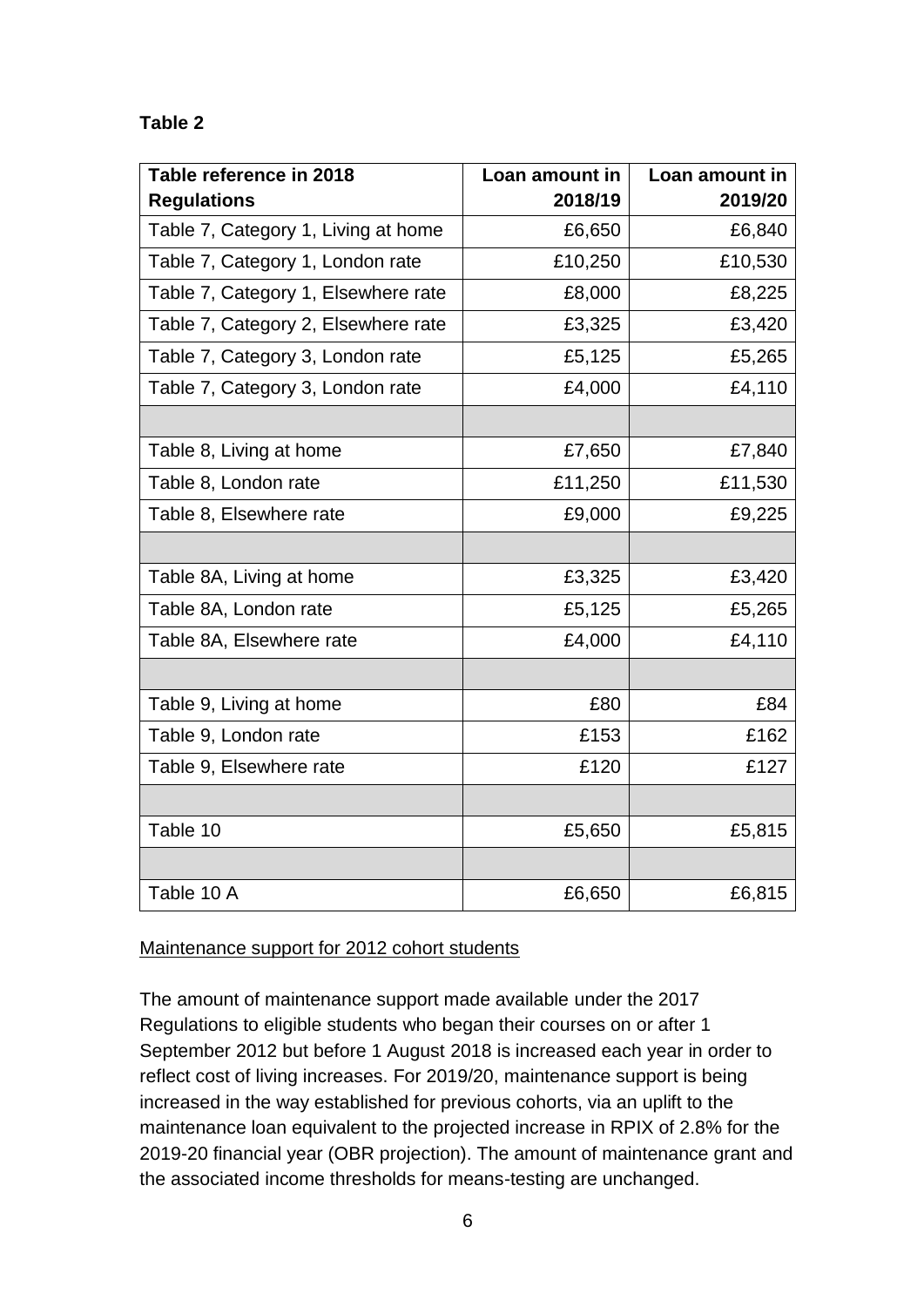Table 3 below sets out the existing rates and the increased amounts.

# **Table 3**

| Regulation reference in the 2017           | Loan amount in | Loan amount in |
|--------------------------------------------|----------------|----------------|
| <b>Regulations</b>                         | 2018/19        | 2019/20        |
| Regulation 43, paragraph 2(i)              | £5,529         | £5,684         |
| Regulation 43, paragraph 2(ii)             | £10,007        | £10,288        |
| Regulation 43, paragraph 2(iii)            | £8,517         | £8,756         |
| Regulation 43, paragraph 2(iv              | £8,517         | £8,756         |
| Regulation 43, paragraph 2(v)              | £7,143         | £7,344         |
|                                            |                |                |
| Regulation 43, paragraph 3(i)              | £5,006         | £5,147         |
| Regulation 43, paragraph 3(ii)             | £9,112         | £9,368         |
| Regulation 43, paragraph 3(iii)            | £7,408         | £7,616         |
| Regulation 43, paragraph 3(iv)             | £7,408         | £7,616         |
| Regulation 43, paragraph 3(v)              | £6,617         | £6,803         |
|                                            |                |                |
| Regulation 45, paragraph (1) (a) (i)       | £2,625         | £2,699         |
| Regulation 45, paragraph (1) (a) (ii)      | £4,920         | £5,058         |
| Regulation 45, paragraph (1) (a)<br>(iii)  | £3,500         | £3,598         |
| Regulation 45, paragraph (1) (a)<br>(iv)   | £3,500         | £3,598         |
| Regulation 45, paragraph $(1)$ $(a)$ $(v)$ | £3,500         | £3,598         |
|                                            |                |                |
| Regulation 45, paragraph (1) (b) (i)       | £2,625         | £2,699         |
| Regulation 45, paragraph (1) (b) (ii)      | £4,920         | £5,058         |
| Regulation 45, paragraph (1) (b)<br>(iii)  | £4,186         | £4,304         |
| Regulation 45, paragraph (1) (b)<br>(iv)   | £4,186         | £4,304         |
| Regulation 45, paragraph (1) (b) (v)       | £3,500         | £3,598         |
|                                            |                |                |
| Regulation 45, paragraph (1) (c) (i)       | £4,147         | £4,263         |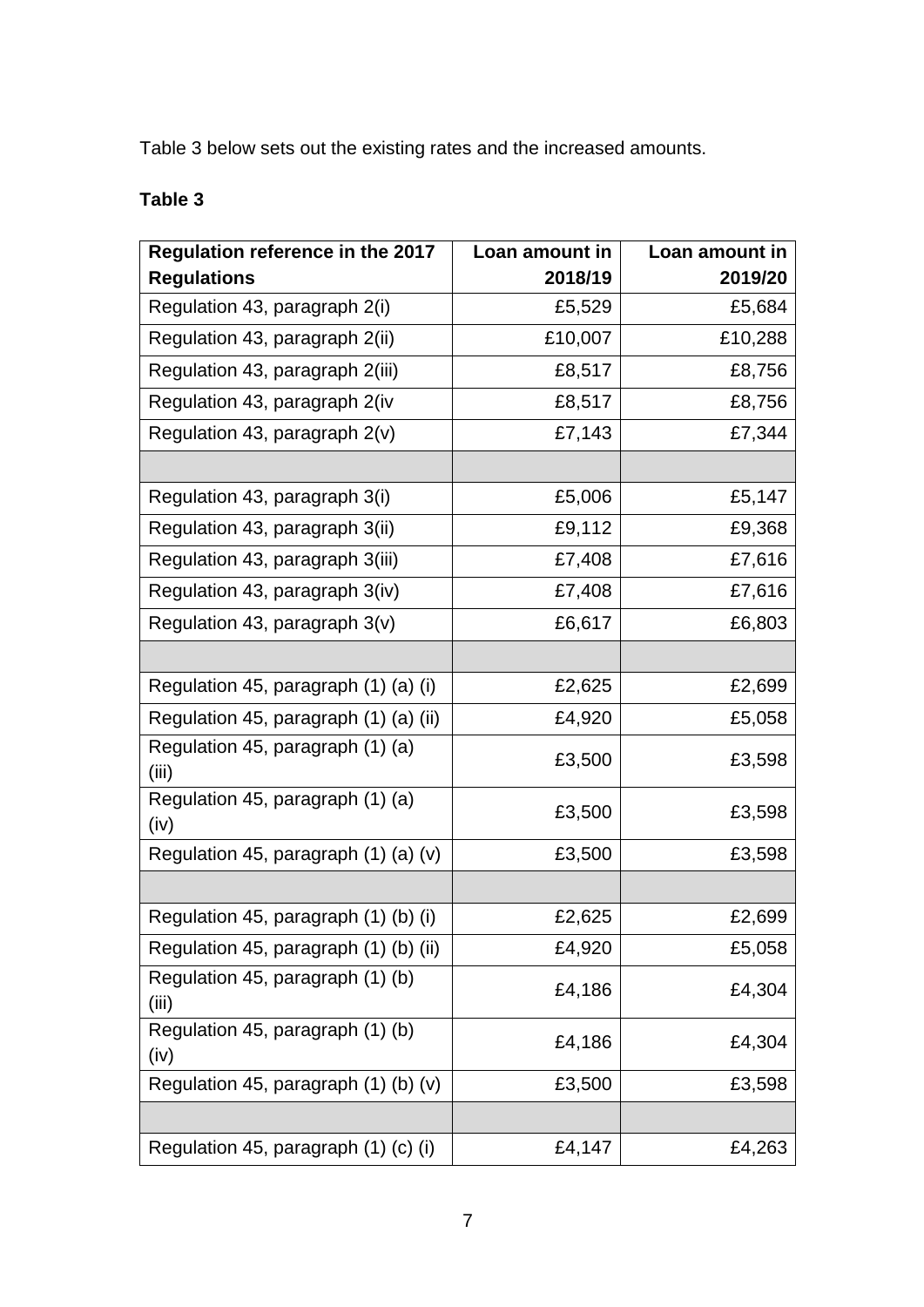| Regulation reference in the 2017           | Loan amount in | Loan amount in |
|--------------------------------------------|----------------|----------------|
| <b>Regulations</b>                         | 2018/19        | 2019/20        |
| Regulation 45, paragraph (1) (c) (ii)      | £7,505         | £7,716         |
| Regulation 45, paragraph (1) (c) (iii)     | £6,388         | £6,567         |
| Regulation 45, paragraph (1) (c)<br>(iv)   | £6,388         | £6,567         |
| Regulation 45, paragraph $(1)$ $(c)$ $(v)$ | £5,357         | £5,508         |
| Regulation 45, paragraph (2) (a) (i)       | £1,996         | £2,052         |
| Regulation 45, paragraph (2) (a) (ii)      | £3,763         | £3,869         |
| Regulation 45, paragraph (2) (a)<br>(iii)  | £2,727         | £2,804         |
| Regulation 45, paragraph (2) (a)<br>(iv)   | £2,727         | £2,804         |
| Regulation 45, paragraph (2) (a) (v)       | £2,727         | £2,804         |
|                                            |                |                |
| Regulation 45, paragraph (2) (b) (i)       | £1,996         | £2,052         |
| Regulation 45, paragraph (2) (b) (ii)      | £3,763         | £3,869         |
| Regulation 45, paragraph (2) (b)<br>(iii)  | £3,060         | £3,146         |
| Regulation 45, paragraph (2) (b)<br>(iv)   | £3,060         | £3,146         |
| Regulation 45, paragraph $(2)$ (b) $(v)$   | £2,727         | £2,804         |
|                                            |                |                |
| Regulation 45, paragraph (2) (c) (i)       | £3,755         | £3,860         |
| Regulation 45, paragraph (2) (c) (ii)      | £6,834         | £7,026         |
| Regulation 45, paragraph (2) (c) (iii)     | £5,556         | £5,712         |
| Regulation 45, paragraph (2) (c)<br>(iv)   | £5,556         | £5,712         |
| Regulation 45, paragraph (2) (c) (v)       | £4,963         | £5,102         |
|                                            |                |                |
| Regulation 50 paragraph 1 (a)              | £80            | £84            |
| Regulation 50 paragraph 1 (b)              | £153           | £162           |
| Regulation 50 paragraph 1 (c)              | £166           | £177           |
| Regulation 50 paragraph 1 (d)              | £166           | £177           |
| Regulation 50 paragraph 1 (e)              | £120           | £127           |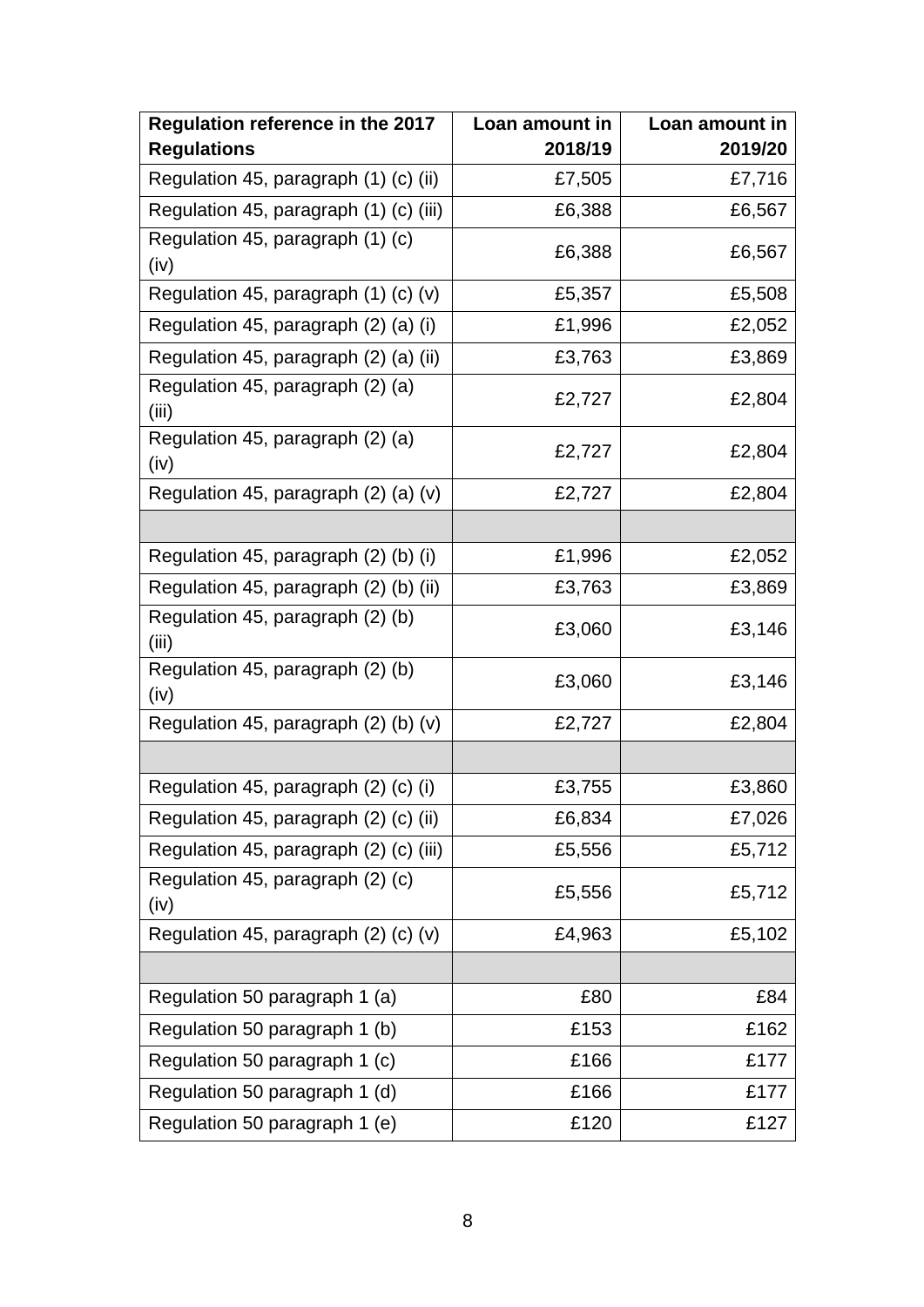# Adjust the balance between tuition fee grant and tuition fee loan for 2012 cohort students

In line with policy introduced in the 2012/13 academic year, the amount of tuition fee grant is being decreased and tuition fee loan increased for 2012 cohort students (i.e. students who start their course on or after 1 September 2012 but before 1 August 2018) by the projected rate of inflation (RPIX OBR projection, as above).

Table 4 below sets out the existing rates and the amended amounts.

| Regulation reference in the 2017              | <b>Amount in</b> | <b>Amount in</b> |
|-----------------------------------------------|------------------|------------------|
| <b>Regulations</b>                            | 2018/19          | 2019/20          |
| Fee grant                                     |                  |                  |
| Regulation 16, paragraph 3, sub-paragraph (a) | £4,800           | £4,665           |
| Regulation 16, paragraph 3, sub-paragraph (b) | £4,200           | £4,335           |
| Regulation 16, paragraph 4, sub-paragraph (a) | £2,480           | £2,410           |
| Regulation 16, paragraph 4, sub-paragraph (b) | £2,020           | £2,090           |
|                                               |                  |                  |
| Fee loan                                      |                  |                  |
| Regulation 19, paragraph 3, sub-paragraph (a) | £4,200           | £4,335           |
| Regulation 19, paragraph 4, sub-paragraph (a) | £2,020           | £2,090           |

#### **Table 4**

#### Student support for unaccompanied children

The Regulations will create a new eligibility category in respect of individuals granted leave to remain under Section 67 of the Immigration Act 2016 for the purposes of the 2014 Regulations, the 2017 Regulations, the 2018 Regulations and the Doctoral Regulations. Consequential amendments are also made to the 2017 Regulations and the 2015 Regulations to provide that such students are treated for tuition fee purposes as home students and qualifying persons respectively.

In June 2018 the Home Office introduced a new category of limited leave – Section 67 of the Immigration Act 2016 leave ('section 67 leave') – for those unaccompanied children transferred to the UK under Section 67 of the Immigration Act 2016 who do not qualify for leave under the current Immigration Rules as refugees or other protection-based leave. This is the so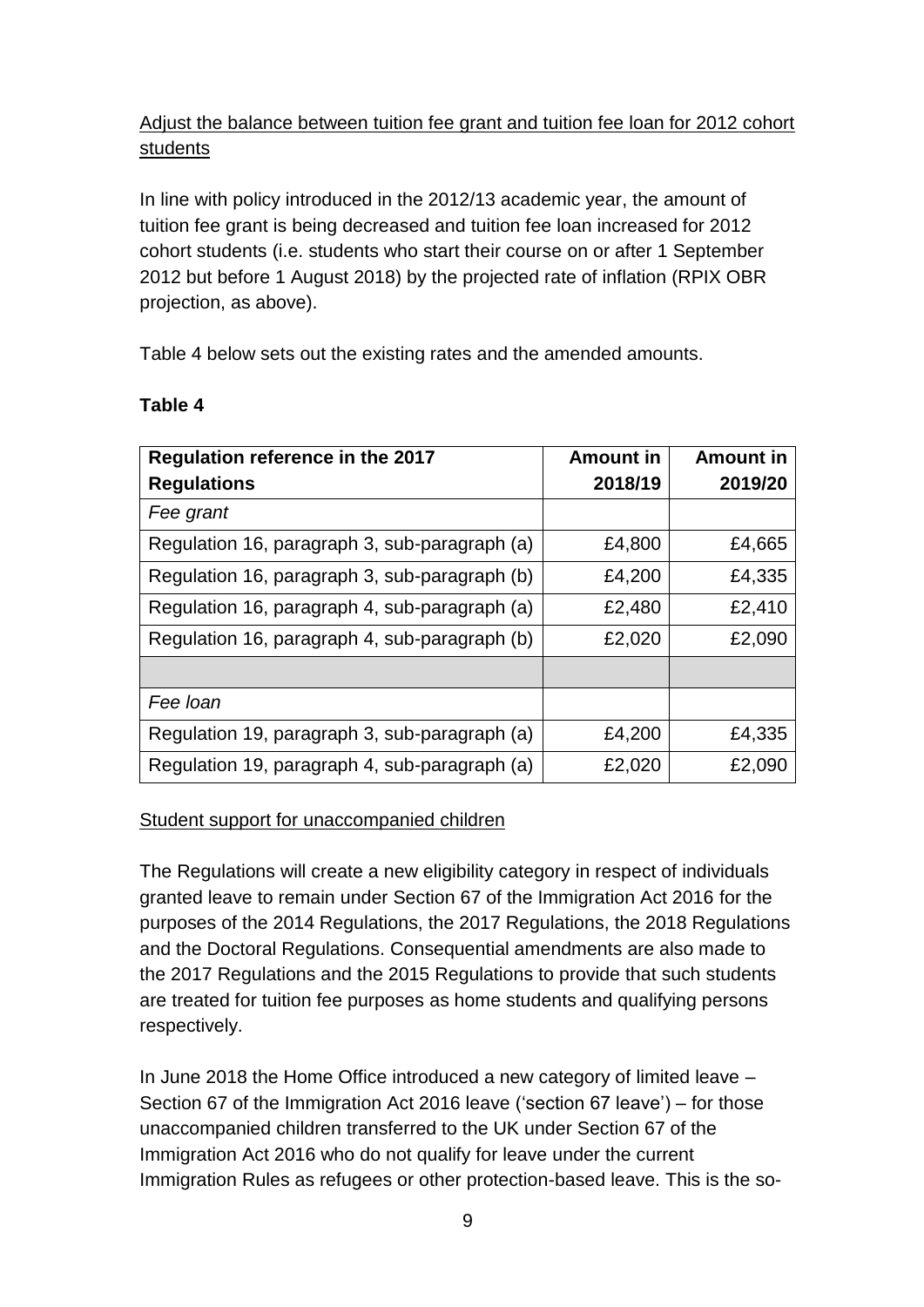called 'Dubs amendment', designed to assist unaccompanied children who are refugees. Individuals who qualify for section 67 leave will have the right to study, work, access public funds (claim benefits and housing support) and healthcare, and apply for indefinite leave to remain without paying a fee after five years.

The new eligibility category will also include dependent children of those granted leave to remain. The Immigration Act 2016 will permit the dependent child of a person granted leave to be granted leave to enter or remain for the same duration as that person provided that certain requirements are met. For the purposes of this eligibility category, a dependent child means a child who is under 18 years of age and for whom the person has parental responsibility.

Additionally, all other residency criteria must be met. The student must be:

- ordinarily resident in Wales on the first day of the first academic year of the course; and
- lawfully ordinarily resident in the UK and Islands throughout the three year period immediately preceding the first day of the first academic year of the course.

The UK Government is making the same change. New and continuing students with section 67 leave will be eligible for support.

# Designation of courses in England for the purpose of student support

Until 2017, courses offered by publicly funded providers in England were designated by the student support regulations – so-called 'automatic designation'. From 2017, courses offered by providers maintained or assisted by recurrent grants from the Higher Education Funding Council for England were so designated. The Higher Education Funding Council for England was abolished in March 2018. A new system for course designation in England, operated by the Office for Students, is to take effect from 1 August 2019, making it necessary to revise the conditions of designation in the 2017 Regulations, the 2018 Regulations and the Doctoral Regulations.

The Higher Education and Research Act 2017 makes provision for the establishment of an Office for Students ('OfS'). The OfS must establish and maintain a register of English higher education providers ('the Register'), which may be divided into different parts representing such different categories of registration as the OfS may determine. The OfS has commenced publishing the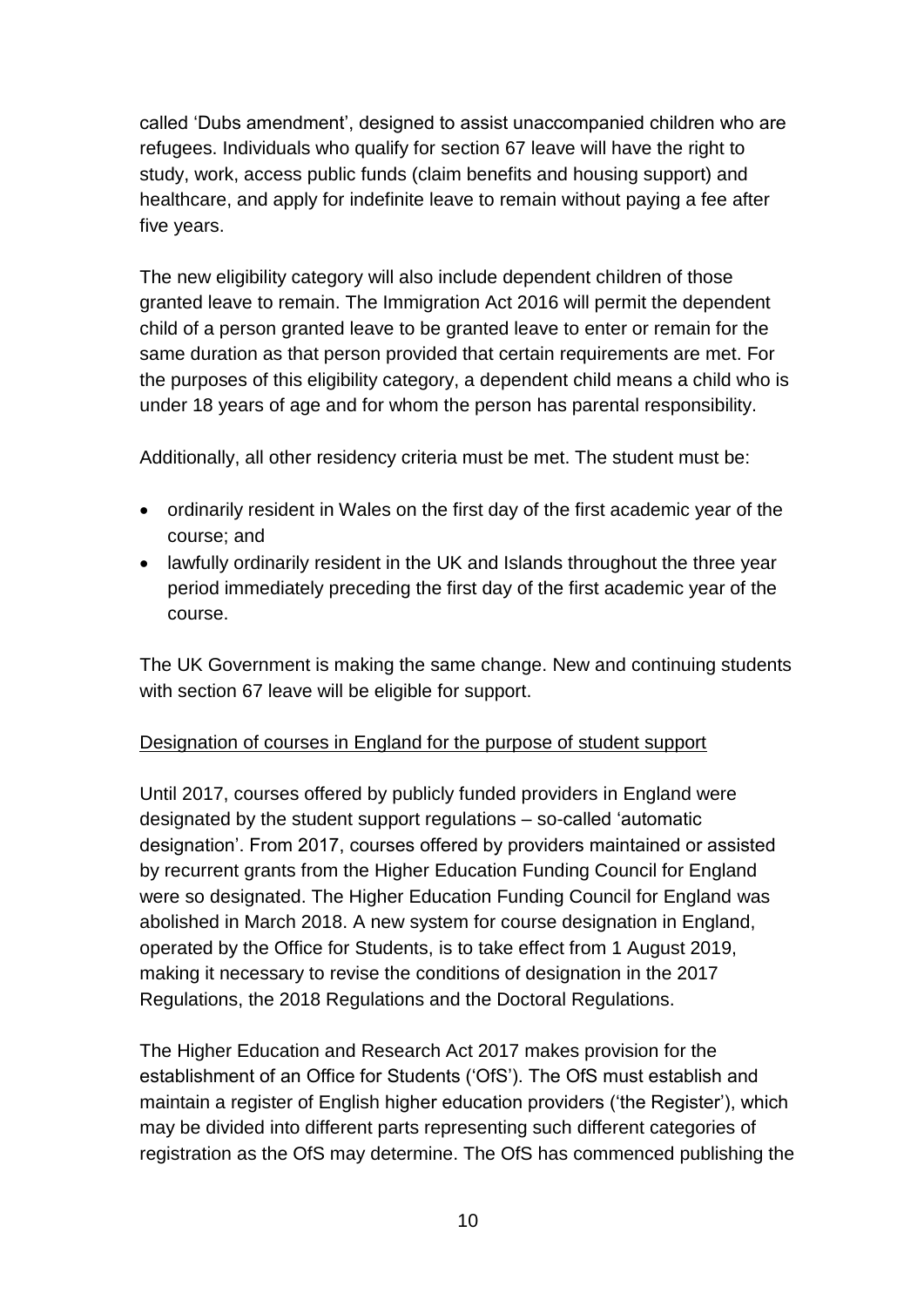Register and is in the process of registering higher education providers for 2019/20 onwards.

The Register is in two parts: i) Approved (fee cap) providers and ii) Approved providers. Within the Approved (fee cap) part of the register, providers are further classified according to whether they have an Access and Participation Plan or not. Providers with an Access and Participation Plan may charge higher fees, up to a legal maximum, than those without a plan, who may only charge a lower amount (fee limits are unchanged from 2018/19). Access and Participation plans set out how higher education providers will improve equality of opportunity for underrepresented groups to access, succeed in and progress from higher education. The UK Government will make available fee support to students accordingly. Providers on the Register are regulated by the OfS.

Full and part-time undergraduate, postgraduate Master's and doctoral courses, as well as postgraduate courses for the purpose of providing Disabled Student's Grants, provided by a provider in the Approved (fee cap) part of the Register will be automatically designated by the Welsh Ministers. Providers of higher education which are not in this part of the Register will be able to apply to the Welsh Ministers, via the Higher Education Funding Council for Wales, for 'specific designation' in accordance with established policy. The franchised courses (except postgraduate courses for the purpose of providing Disabled Student's Grants) of providers who are in the Approved (fee cap) part of the Register and have an Access and Participation Plan will, where the franchisee is on the Register, be automatically designated. A franchisor not in this part of the Register, or not on the Register, will have to apply for specific designation of franchised courses.

Continuing support is also provided for in the Regulations in order that continuing students at providers who before 1 August 2018 had courses automatically designated but who do not register in the relevant part of the register or those who may face a fee increase (up to the legal maximum) are protected and able to complete their course. In both cases, courses will be designated, and continuing students will be eligible for support at the ordinary provider rate, the maximum made available.

# Consequential amendments as a result of the change from JACS to HECoS course coding

Students who have an equivalent level qualification to that which the regulations provide support for are not usually eligible for support. One exception to this is for certain part-time STEM courses, which have been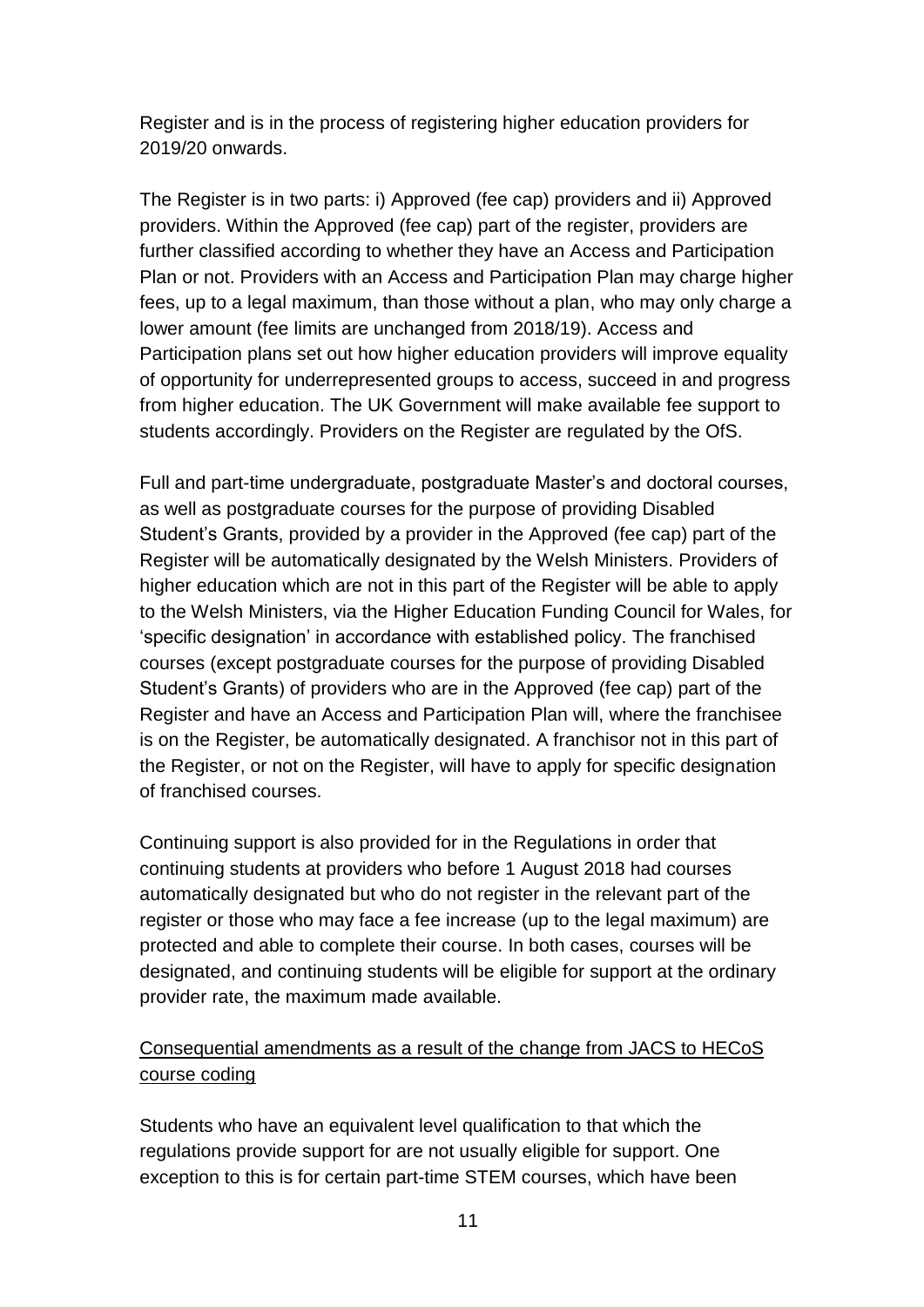specified in the regulations using the Joint Academic Coding System ('JACS'), which is maintained by the Universities and Colleges Admission Service ("UCAS"). JACS is being replaced in AY 2019/20 with a new subject coding system – the Higher Education Classification of Subjects ('HECoS'), which is maintained by UCAS and the Higher Education Statistics Agency. JACS is used by various bodies involved in the administration of higher education. The Regulations have been updated to the new standard.

HECoS does not directly align with JACS. Whilst single headings from the JACS system were used to describe the courses which were subject to an exemption, this is no longer possible under the HECoS system. HECoS subject codes have been used which preserve the original exceptions.

# **5. Regulatory Impact Assessment**

### **Options**

### **Option 1: Business as usual**

In the event of the Regulations not being made the principal implications are:

- students eligible for a Disabled Student's Grant would not receive an increase in the value of support and would be worse off than their counterparts in England;
- 2012 and 2018 cohort students would not receive a cost-of-living increase to their maintenance loan;
- 2012 cohort students would not have their tuition fee loan and grant amounts adjusted according to established policy. This would put pressure on Welsh Government budgets for student support;
- those with section 67 leave would be unable to access student support for higher education and the benefits its confers;
- new students undertaking part-time exception courses from 2019/20 may not be eligible for support as intended; and
- courses provided by institutions in England would cease to be designated for the purposes of student support and there would be inadvertent policy changes to the designation of others.

# **Option 2: Make the Regulations**

Making the Regulations ensures that the problems noted above are avoided, the legislative framework reflects the Welsh Ministers' policy for student support, and students are able to apply for appropriate support.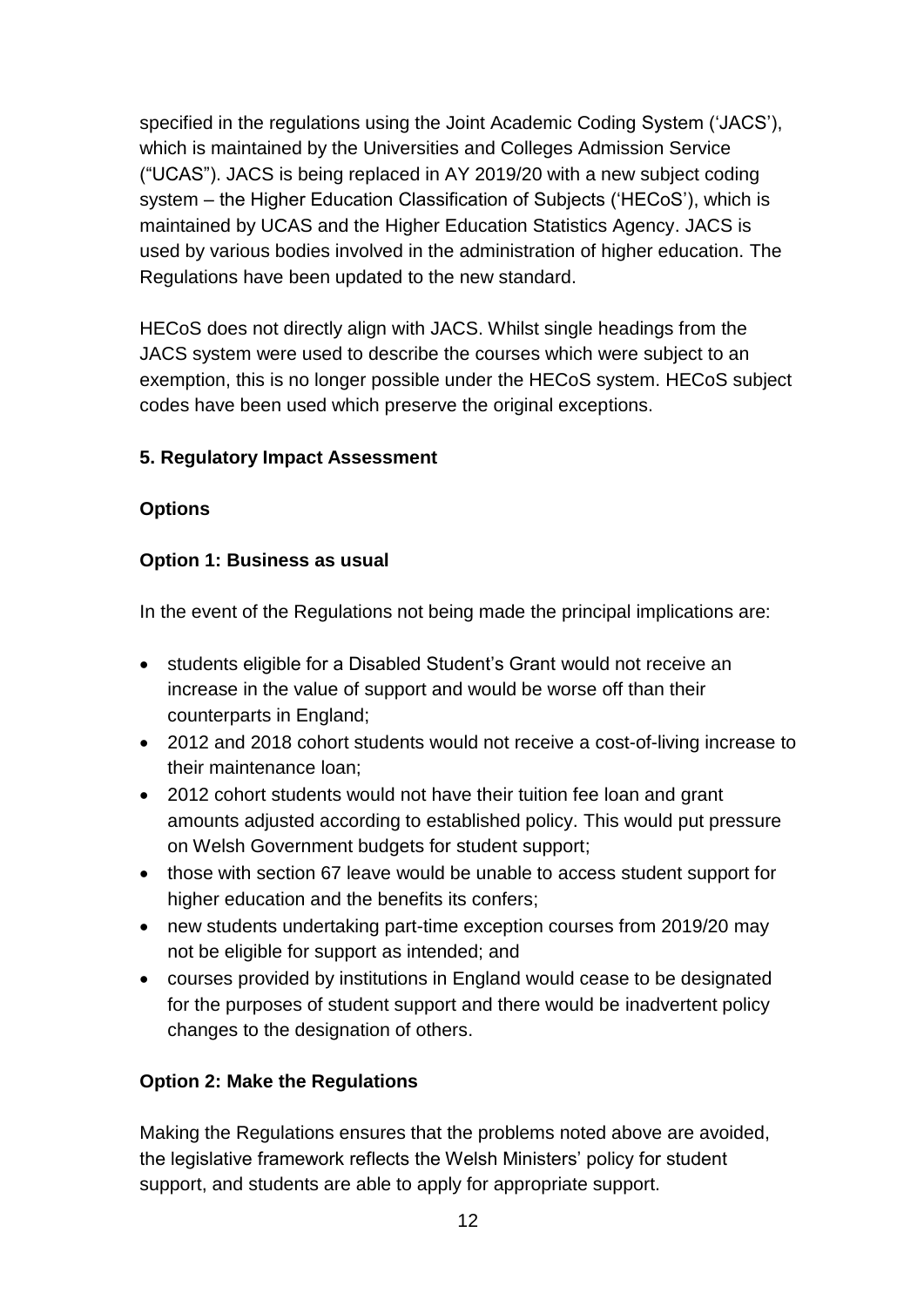### **Costs and benefits**

#### **Option 1: Business as usual**

Leaving the previous regulations in place would mean no additional costs are incurred via the student support system. There would be no benefit to students ordinary resident in Wales, as the changes described above would not be implemented.

#### **Option 2: Make the Regulations**

By making the Education (Student Finance) (Miscellaneous Amendments) (Wales) Regulations 2019 the Welsh Ministers ensure that the Welsh student support system has a proper underpinning legal framework and that policy commitments to higher education and students can be met. Students who are ordinarily resident in Wales will benefit from the changes to support outlined above. The benefits of a higher education to the individual, to the economy and to society are well established.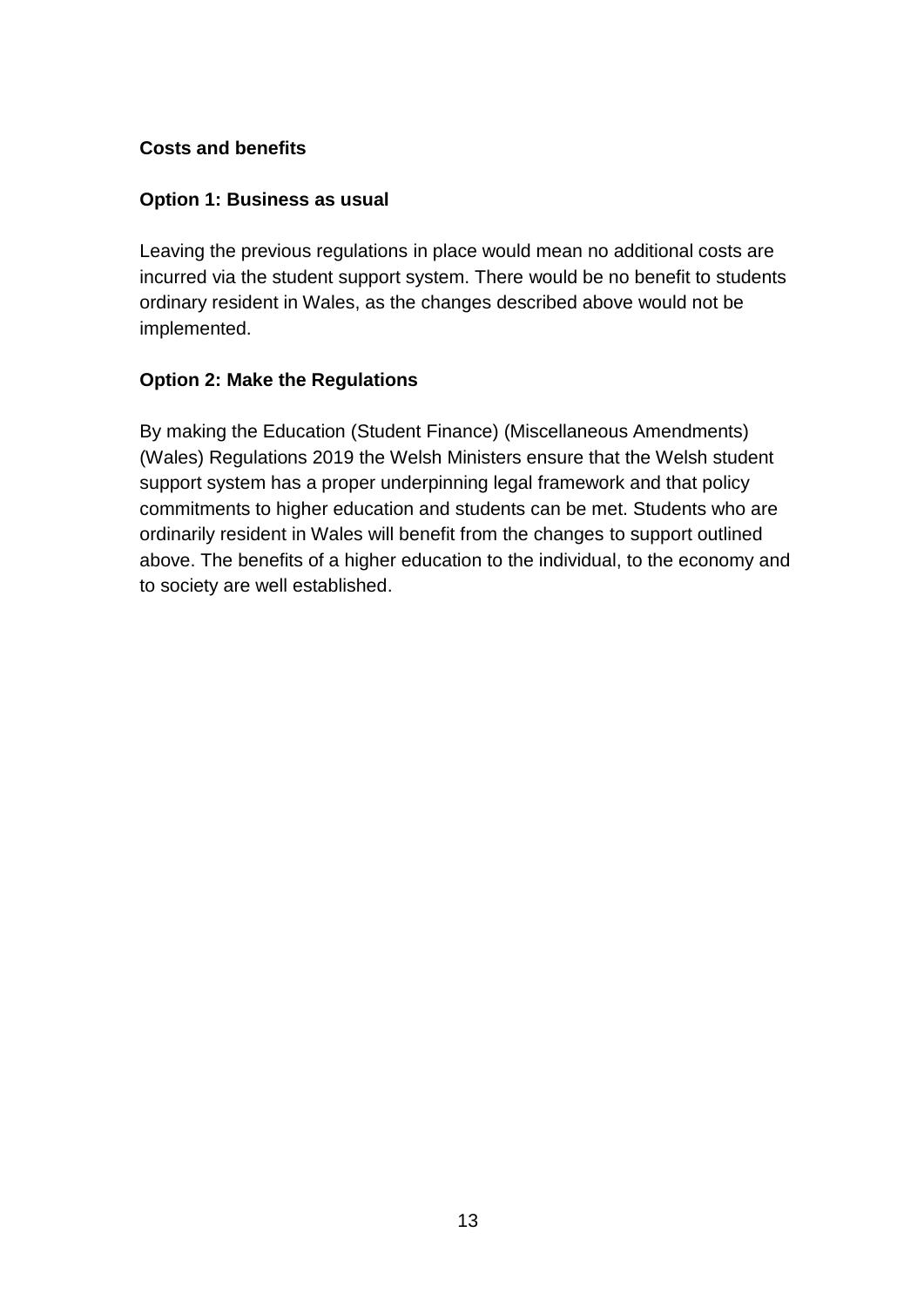### Disabled Student's Grant

The uplifts to the maximum amounts of support available to disabled students are estimated to cost between £0.3m and £0.4m. This does not represent an additional cost against projected budget requirements, as default forecasting assumptions include inflationary increases in support provided.

#### Maintenance and tuition fee support

The cost of ongoing reforms and routine changes to student support for living costs and tuition fees were established when new support arrangements were introduced by the Education (Student Support) (Wales) Regulations 2018. Now that the new policies are established, additional costs reflect the continued 'phase-in' of a new cohort of students on the new arrangements and routine inflationary changes to the maximum levels of relevant student support products. These drivers are included in student finance forecasts by default and do not, therefore, represent any cost in addition to established budget requirements.

The requirement for the provision of additional loans from Her Majesty's Treasury to enable the continuation of existing undergraduate student support policy is established. The estimated cost of the additional loans between 2018- 19 and 2019-20 is around £100m. In addition, the Government subsidy on the provision of loans (Resource Accounting and Budgeting ('RAB') charge, or noncash) will increase by around £40m between 2018-19 and 2019-20. Most of the increased budget requirements result from a new intake of students on the arrangements established by the Education (Student Support) (Wales) Regulations 2018, with a relatively small proportion as a consequence of routine uplifts to maximum loan amounts. Also largely as a consequence of the continuation of established policy, the combined cost of maintenance and tuition fee grants for undergraduate students is estimated to be around £45m lower in 2019-20 than in 2018-19.

#### Section 67 leave – unaccompanied children

The changes outlined relating to the unaccompanied children are expected to have no or negligible financial implications for the Welsh Government. It is not possible to determine how many unaccompanied children may take up support for study, but the number will be very small. The UK Government will grant leave to 480 refugees, a small proportion of which can be expected to become ordinarily resident in Wales, and fewer still to pursue a higher education.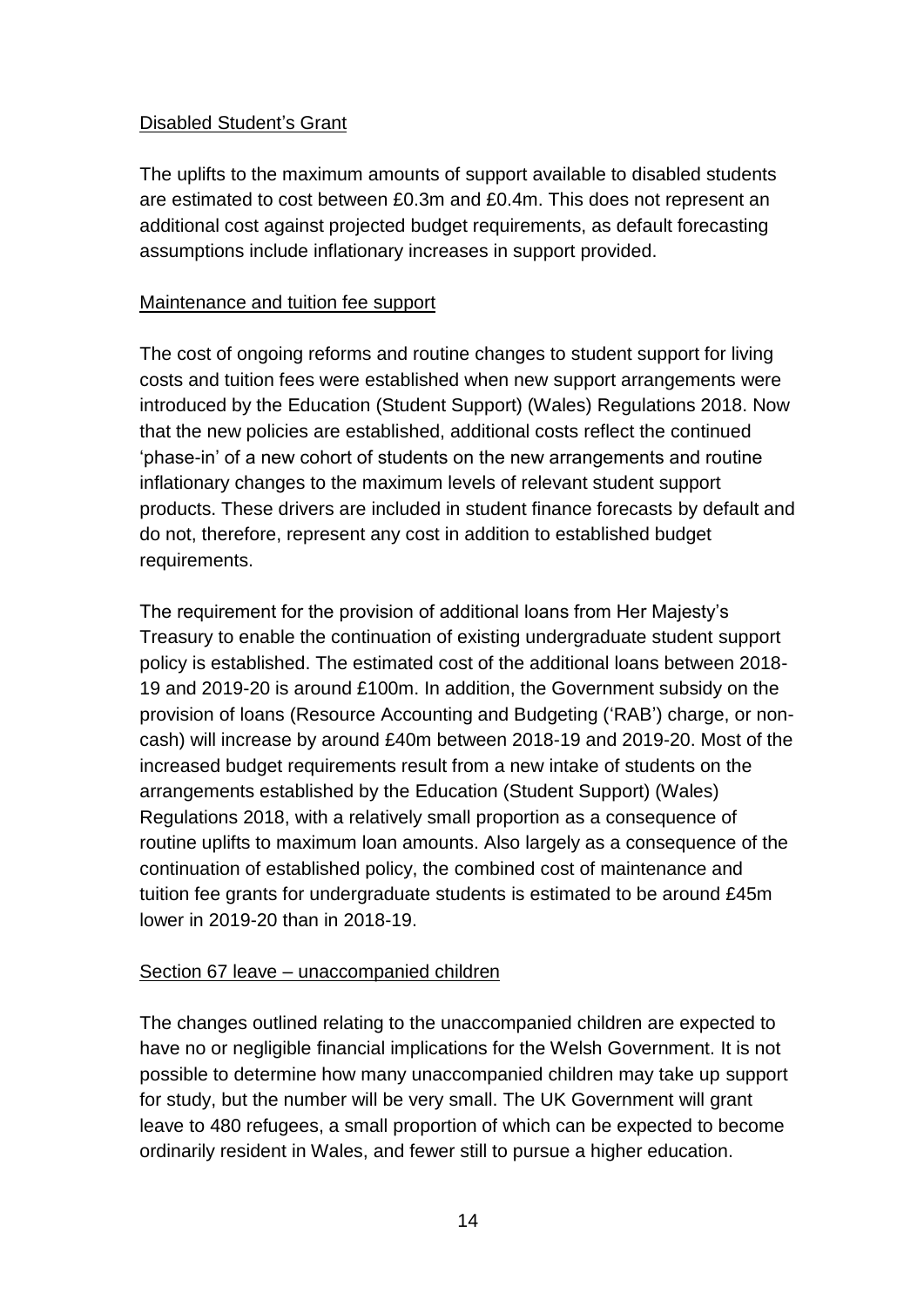### Designation of courses in England

Making the regulations will ensure courses currently designated for the purposes of student support continue to be. There may be some additional cost if students at providers subject to the lower rate of fee support are provided a higher rate of fee support as part of transitional protection. This is unlikely to be extensive and the cost implications are expected to be nil or negligible.

#### Changes in the coding of part-time exception courses

The regulations will ensure courses currently considered as exceptions to equivalent level qualifications restrictions on access to support for part-time study continue to be considered as such. There is, therefore, no additional cost.

### **CONSULTATION**

There is no statutory requirement to consult on the Regulations, but a short consultation was carried out in December and February 2019 to ascertain views from stakeholders in two policy areas:

- a. a new residency category in the regulations so that individuals granted leave to remain under Section 67 of the Immigration Act 2016 will be eligible students for the purpose of student support;
- b. new designation arrangements for English HEIs as a result of the introduction of the Office for Students (OfS).

A summary of the consultation responses has been published. A Student Finance Wales Information Notice detailing some of the changes was issued in December 2018.

# **COMPETITION ASSESSMENT**

The making of the Regulations has no impact on the competitiveness of businesses, charities or the voluntary sector.

#### **POST-IMPLEMENTATION ASSESSMENT**

The main regulations governing the student support system are revised annually and are continually subject to detailed review, both by policy officials and delivery partners in their practical implementation of the Regulations.